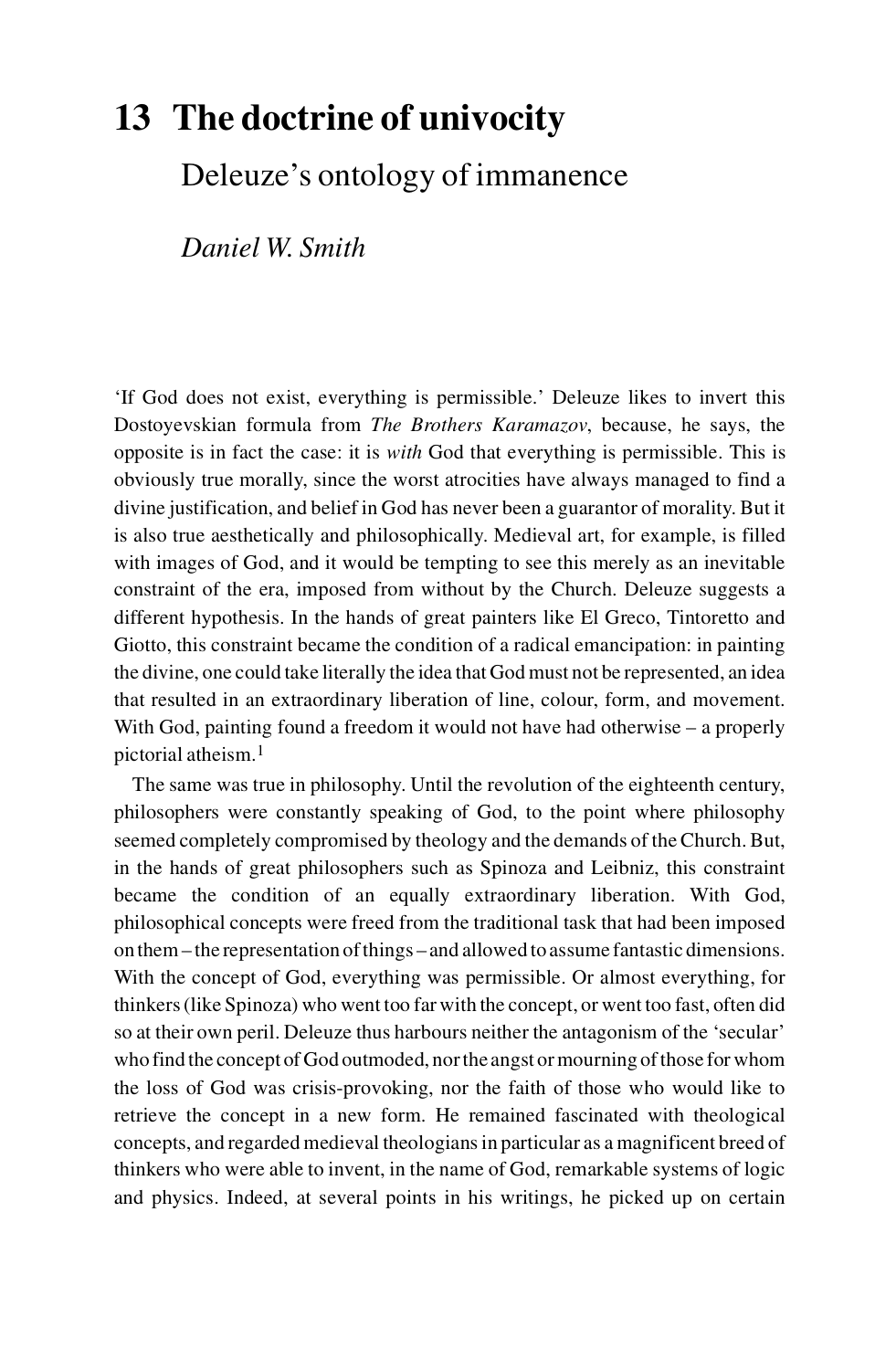'heretical' paths of theological thought closed off by orthodoxy and seemingly abandoned, and set them to work philosophically in a different context.

Deleuze's appropriation of the medieval concept of univocity is the most obvious and important example of this unorthodox use of the Christian theological tradition. The doctrine of the 'univocity of Being' was an ontological theory developed in the thirteenth century by Duns Scotus, following Henry of Ghent, in his magnum opus entitled *Opus Oxoniense*, which Deleuze calls 'the greatest bookof pure ontology'.2 In the Middle Ages, univocity was a heterodox position, constantly at the borders of heresy, and had limited currency outside the Scotistic school (the English word 'dunce' is derived from the term of approbation used to describe the followers of Duns Scotus).3 The concept has a rather curious history in Deleuze's own work. The term was not even mentioned before 1968, when univocity suddenly became an important theme in almost all of Deleuze's writings. It first appears in *Expressionism in Philosophy: Spinoza*, where it forms the 'keystone' of Deleuze's interpretation of Spinoza (even more than the title concept of 'expression').4 It then assumes an even more prominent role in *Difference and Repetition* and in *The Logic of Sense*, where Deleuze not only identifies an entire tradition of univocity in the history of philosophy, running from Duns Scotus (against Thomism) through Spinoza (against Cartesianism) to Nietzsche (against Hegelianism), but also presents his own ontology as a univocal ontology, thereby, as it were, identifying himself as the most recent inheritor of that tradition. And then, equally abruptly, and without explanation, the concept disappears, almost without a trace; it is scarcely mentioned in any of Deleuze's subsequent works.

What role doesthedoctrine of univocity play in Deleuze's thought? And why does the concept have such a short-lived but intense trajectory in Deleuze's writings, like a flashing meteor? Despite Deleuze's provocative claim, there is no 'tradition' of univocity in the history of philosophy, apart from the one he himself creates; there is hardly a secondary literature on the concept outside of Scotistic studies. Deleuze was more accurate when he remarked, in a seminar, that univocity is 'the strangest thought, the most difficult to think, *if it has ever been thought*'.5 In what follows, I attempt to follow the life of this 'strange' concept as it appears, matures, and then passes away within the flow of Deleuze's thought, creating unexpected 'traversals' between otherwise disconnected thinkersand problems. Were oneto 'dramatise' the movement of the concept, it could perhaps be staged in four separate acts.

Act One would take us back to the medieval articulations of the concept. For Duns Scotus, as for many Scholastic philosophers, the object of theology was God, while the object of philosophy, or rather of the metaphysics crowning it, was *Being* as Being. In developing his theory of univocity, Duns Scotus was injecting himself into a lively thirteenth-century debate concerning the nature of Being: Being is said of beings, but in what sense? The Scholastics used three precise terms to designate the various ways of resolving the problem: equivocity, univocity and analogy. To say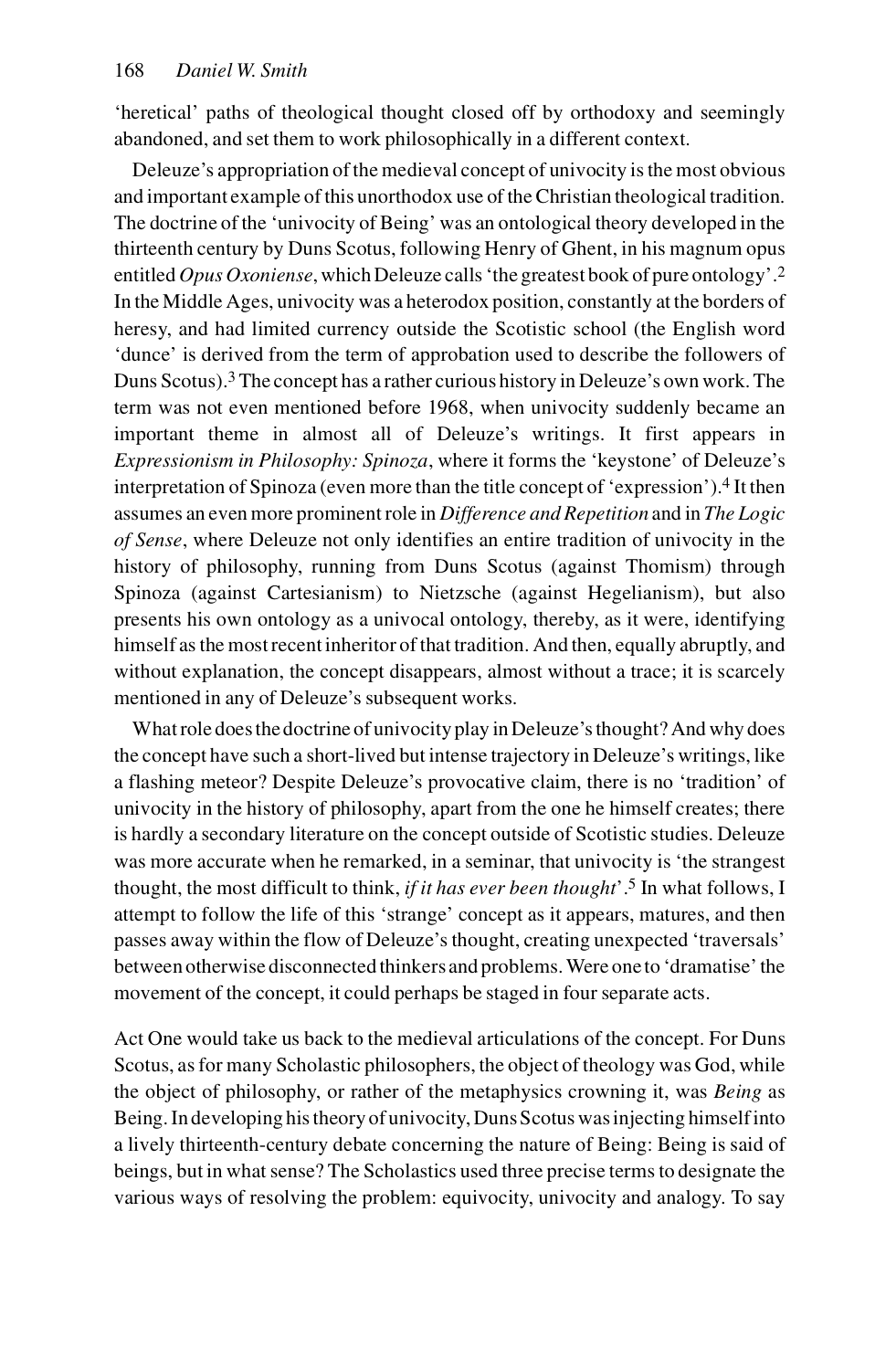that Being is equivocal means that the term 'Being' is said of beings in several senses, and that these senses have no common measure: 'God is' does not have the same sense as 'man is', for instance, because God does not have the same type of being as man. By contrast, to say that Being is univocal, as Duns Scotus affirmed, means that Being has only one sense, and is said *in one and the same sense* of everything of which it is said, whether it be God or man, animal or plant. Since these positions seemed to lead to scandalous conclusions – (equivocity denied order in the cosmos, univocity implied pantheism) – a third alternative was developed between these two extremes: Being is neither equivocal nor univocal but analogical. This became the position of Christian orthodoxy, as formulated by Thomas Aquinas: there is indeed a common measure to the forms of Being, but this measure is analogical, and not univocal.

Why did Deleuze revisit this seemingly obscure Scholastic debate? The answer seems clear: the three books Deleuze published in 1968–9 (*Expressionism in Philosophy: Spinoza, Difference and Repetition* and *The Logic of Sense*) mark , among other things, the culmination of Deleuze's confrontation with Heidegger. This confrontation had been present in Deleuze's work from the start, even if Heidegger's name receives only passing mention in the texts.<sup>6</sup> As always, Deleuze brings a *contemporary* problematic to bear on his workin the *history* of philosophy. Heidegger (who wrote his own thesis on Duns Scotus) famously inaugurated the modern renaissance of ontology by posing the question of the 'ontological difference': what is the difference between Being and beings? Or, more precisely: how is Being distributed among beings? During the Middle Ages, this ontological problem had been intertwined with a similar, though not identical, set of theological questions: what is the difference between God and his creatures? Or put logically, in terms of the 'divine names' tradition: in what sense can we predicate of God the same terms (e.g. goodness) that we use of his creatures? The concept of univocity was situated at the nexus of this complex set of philosophical and theological questions.

According to Deleuze, however, although Heidegger revived the question of ontology and gave 'renewed splendor to the univocity of Being', he did not effect the necessary conversion according to which 'univocal Being belongs only to *difference*' *(DR,* p. 66).7 Heidegger, in other words, was unable, or perhaps unwilling, to push the problematic of ontological difference to its necessary conclusion. This is the project that Deleuze takes up as his own in *Difference and Repetition.*In this sense, univocity must be seen as one of the concepts Deleuze uses in order to state and resolve Heidegger'sontological problematic in his own manner. For Deleuze, the only pure and fully realised ontology *must* be a univocal ontology, and only a univocal ontology is capable of thinking difference-in-itself, or of providing difference with its own concept. As Foucault put it, in his well known essay on Deleuze, the univocity of Being is 'the principal condition which permits difference to escape the domination of identity'.<sup>8</sup> But this link between univocity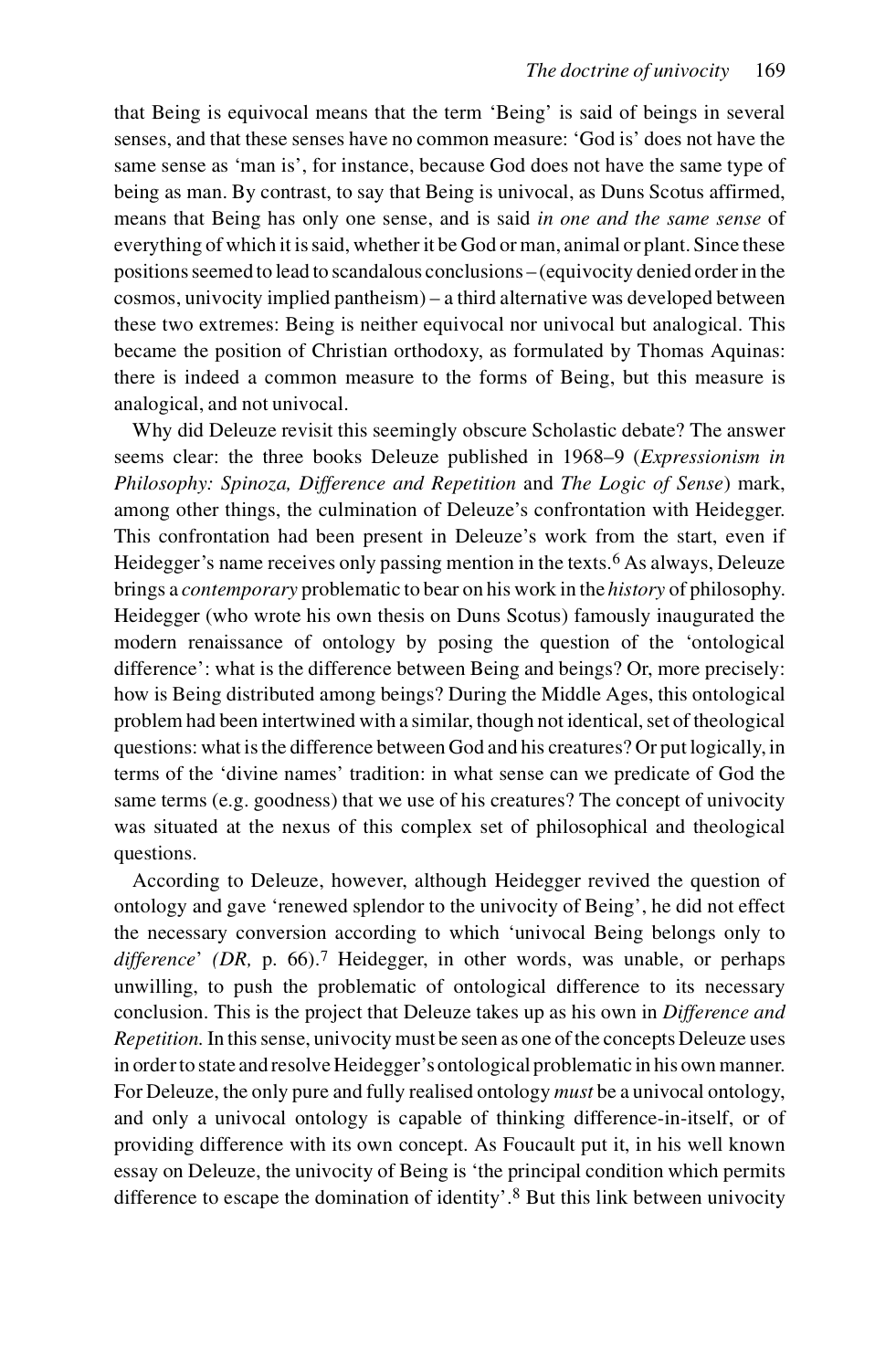and difference might seem obscure: if Being is univocal, what constitutes the *difference* between beings? Why does a philosophy of difference require a univocal ontology?

In the second act, Deleuze begins to respond to these questions by turning, not to Duns Scotus, who plays the role of a precursor, but rather to Spinoza, who, according to Deleuze, gave the concept of univocity its fullest expression. 'Univocity', Deleuze claims, 'isthe keystone of Spinoza'sentire philosophy' – even though the word does not appear even once in Spinoza's texts.9 Deleuze, however, often employs this 'topological' method in his historical monographs: when he interprets Bergson in terms of the concept of 'difference' (as formulated by Heidegger), or Leibniz in terms of a theory of 'singularities' (borrowed from Albert Lautmann), or Spinoza in terms of 'univocity' (imported from Duns Scotus), he is using a 'foreign' concept, not explicitly formulated by the thinkers at hand, to bring out aspects of their thought that might otherwise remain obscure.

Deleuze's affinity with Spinoza here is not incidental. Heidegger himself wrote notoriously little on Spinoza – a surprising omission, it would seem, since the *Ethics* is a work of pure ontology that poses the problem of ontological difference in terms of the difference between infinite substance (Being) and finite modes (beings). Deleuze's work on Spinoza, from this viewpoint, can be read as his means of working through the problematic of ontological difference in a new manner, just as *Difference and Repetition* could be read as a response to *Being and Time* (for Deleuze, Being is difference, and time is repetition). Where Heidegger returns to the Greeks (the origin), Deleuze turns to Spinoza (the middle). According to Deleuze, univocity assumes three figures in Spinoza's philosophy: univocity of the attributes, univocity of cause, and univocity of modality; they are the three important scenes of the second act. The first two, however, are particularly important in showing how Spinoza overturned the medieval theological tradition, at the price of his condemnation.

In the Middle Ages, as Heidegger says, ontology became an onto-theology: the question of theBeing of beingstended to be forgotten in favour of thethought of God as the supreme (ontic) being. The Christian concept of God was the inheritor of the Platonic 'Good' and the neoplatonic 'One', which were 'above' or 'beyond' Being (*hyperousios, epikeina tes ousias*), that is, transcendent to Being. Christian theology thus oscillated between a double requirement: *immanence* (the ontological requirement that the first principle be a *being*) and *transcendence* (the more powerful requirement that the transcendence of God be maintained, as the One *beyond* Being). The 'divine names' tradition, in turn, was concerned with the manner in which the traditional divine attributes (e.g. goodness, love, wisdom, power, etc.) could be predicated of God – negatively or positively? As conditional affirmations, or negations marking the ablation of some privation? The Christian tradition identified two extreme (and heterodox) responses to this question: pure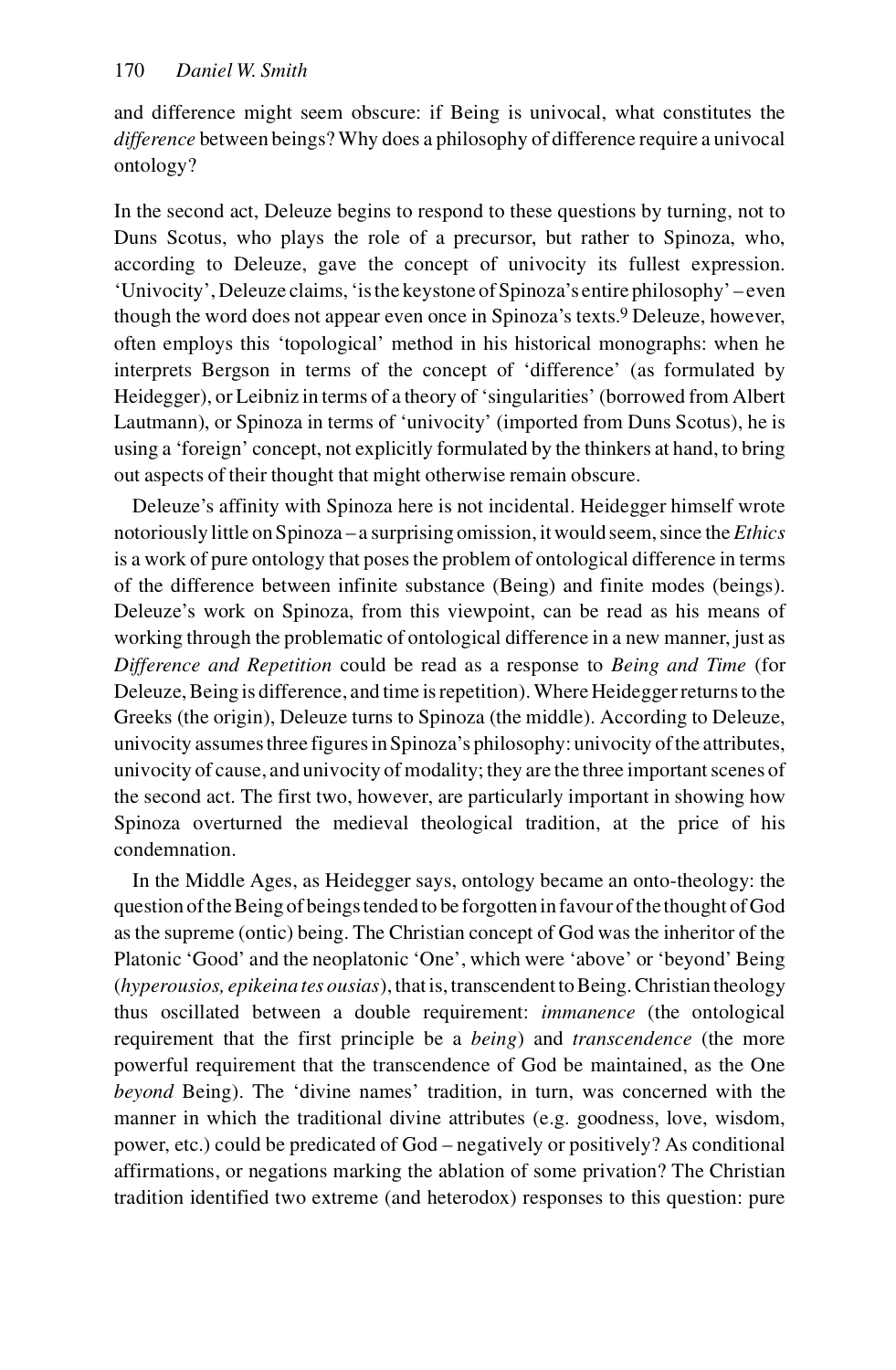transcendence would imply the equivocity of terms; pure immanence, their univocity. Between these two poles, orthodoxy developed a *via media* approach to the problem, centred in large part on the strategies of negation, eminence and analogy. These five ways – equivocity, negation, eminence, analogy, univocity – entered into historically varying combinations in Christian thought, though two general approaches assumed the status of orthodoxy: a way of negation and a way of affirmation.

The way of negation, which came to be called 'negative theology' (following Pseudo-Dionysius), admits that affirmations are able to designate God as cause, subject to rules of immanence, but insists that God as substance or essence can only be defined negatively, according to rules of transcendence. Meister Eckhart, for instance, prefers to say 'God is not' rather than 'God is', because 'x is' is a statement that is said of beings, whereas God is eminently superior to Being, beyond Being.10 This allows God to appear in his 'supra-substantial' or 'supra-essential' eminence, as far from all negation as from all affirmation. Negative theology can therefore be defined by its dynamics: one goes beyond affirmations (God is good) via negations (God is not good in the human sense of the term), and beyond both affirmations and negations to attain God's *eminence* (God is good with an 'incomparable' or 'ineffable' goodness). By contrast, a theology with more positive ambitions, like that of Thomas Aquinas, relies on *analogy* to found new affirmative rules. Positive qualities can indeed belong to God substantially, but only insofar as they are treated 'analogically', either in terms of an ordered relationship between two proportions, e.g. the divine goodness is to God as human goodness is to man (analogy of proportionality); or by reference to a focal meaning or 'prime analogate' e.g. 'goodness,' which God possesses eminently and creatures only derivatively (analogy of proportion). The way of affirmation must likewise be defined by a specific dynamic: it maintains the strength of the negative and the eminent, but comprehends them within analogy.11

The audacity of Spinoza's 'heresy' was to have rejected both these orthodox approaches – the negative and the positive, the apophatic and kataphatic – and to have set against them the heterodox doctrine of the univocity of the divine attributes. For Spinoza, we know only two of God's infinite attributes (thought and extension), and these attributes are common forms predicable univocally of *both* God and his creatures. Though formally distinct, theattributes are ontologically univocal. To say that the attributes are univocal means, for example, that it is in the *same* form that bodies imply extension, and that extension isan attribute of the divine substance (the position of immanence). If Spinoza radically rejects the notions of eminence, equivocity, and even analogy, it is because they imply that God possesses these perfections in a form*different*from that implied in his creatures, a 'higher' form (the position of transcendence). Spinoza's genius lies in his having provided a profound explanation for his rejection of these orthodox positions: the problem they were attempting to solve, he says, was an altogether false one, and this for two reasons.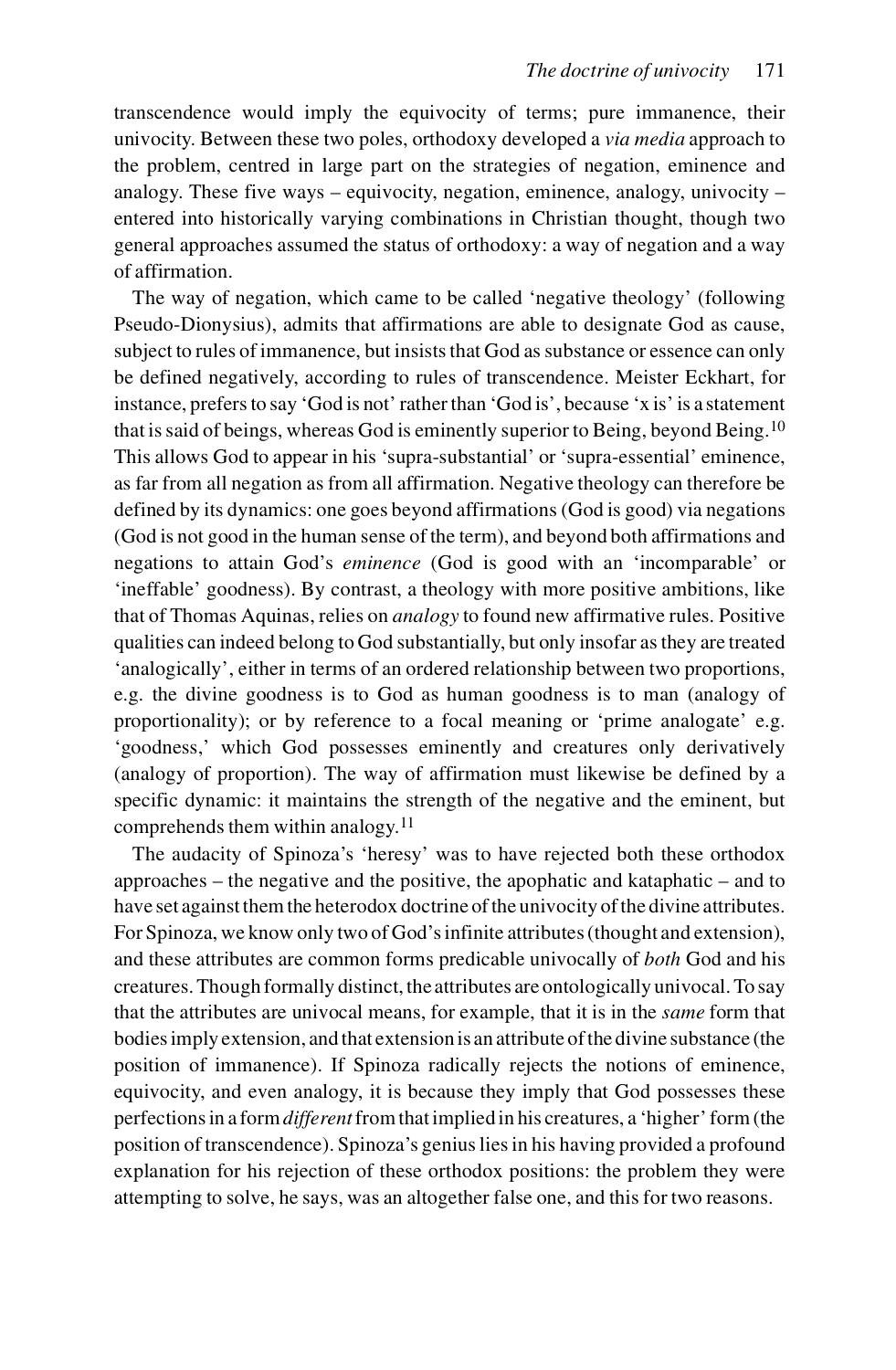On the one hand, as Spinoza argues in the *Short Treatise*, theologians had tended to confuse God's attributes with his *propria*. Following Aristotle, Spinoza defines a *proprium* as that which belongs to a thing, *but can never explain what it is*. The attributes that have traditionally been ascribed to God are not attributes, Spinoza explains, but mere *propria*. They reveal *nothing* of the divine essence. The *Short Treatise* distinguishes three types of *propria* of God: the first type are modalities of the divine essence that must be affirmed of all God's attributes (cause of itself, infinite, perfect, immutable, eternal, necessary, etc.), or of a specific attribute (omniscience is affirmed of thought; omnipresence is affirmed of extension); the second type are those that qualify God in reference to his products or creations (cause of all things, predestination, providence); the third type, finally, do not even belong to God, but designate extrinsic determinations that merely indicate the way we imagine God, failing to comprehend his true nature (justice, charity, compassion). The basic error of theology is that it confuses God's essence with these *propria*, and this confusion pervades the entire language of eminences, negations and analogies. When *propria* are given a substantial value that they do not have, the divine substance is given an inexpressible nature that it does not have either. And this error, in turn, has compromised the whole of philosophy. Even Descartes was content to define God as infinite perfection, though perfection and infinity are merely modalities of the divine essence (*propria* of the first type).12

On the other hand, Spinoza offers a genetic account of this theological error in the *Tractatus Theologico-Politicus*. Why was the nature of God denatured in this way? Because, Spinoza explains, his predecessors lacked a proper *historico-critical method* for interpreting Scripture. They simply presumed that God had revealed his nature in Scripture. But in fact, the aim of Scripture is to give us models of life, to make us obey, and to ground our obedience through its warnings, commandments and rules. 'Revealed theology' concerns itself exclusively with *propria* of the third type, which appeal to our imaginations to make us serve a God of whose nature we remain ignorant. As for God's true attributes (thought and extension), they are made known through the light of Nature, not revelation. The nature of God is made manifest in the order of Nature, not in the teachings of the Bible. Spinoza likes to remind us that the prophets were men with vivid imaginations but weak understandings: Adam, Abraham, and Moses were not only ignorant of the true divine attributes, but also of most of the *propria* of the first and second type.13 According to Harry Wolfson, the *Tractatus* overturned a long hermeneutical tradition that had been inaugurated centuries earlier by Philo: after Spinoza, Scripture could and would no longer be treated as a properly *philosophical* authority.14

The univocity of the attributes entails the absolute immanence of God and Nature, *Deus sive natura*, stripping God of any transcendence (it matters little whether this is understood as pantheism or atheism). What Deleuze finds in Spinoza, prior to Hume and Kant's critiques of theology, or even Nietzsche's 'death of God', isa quiet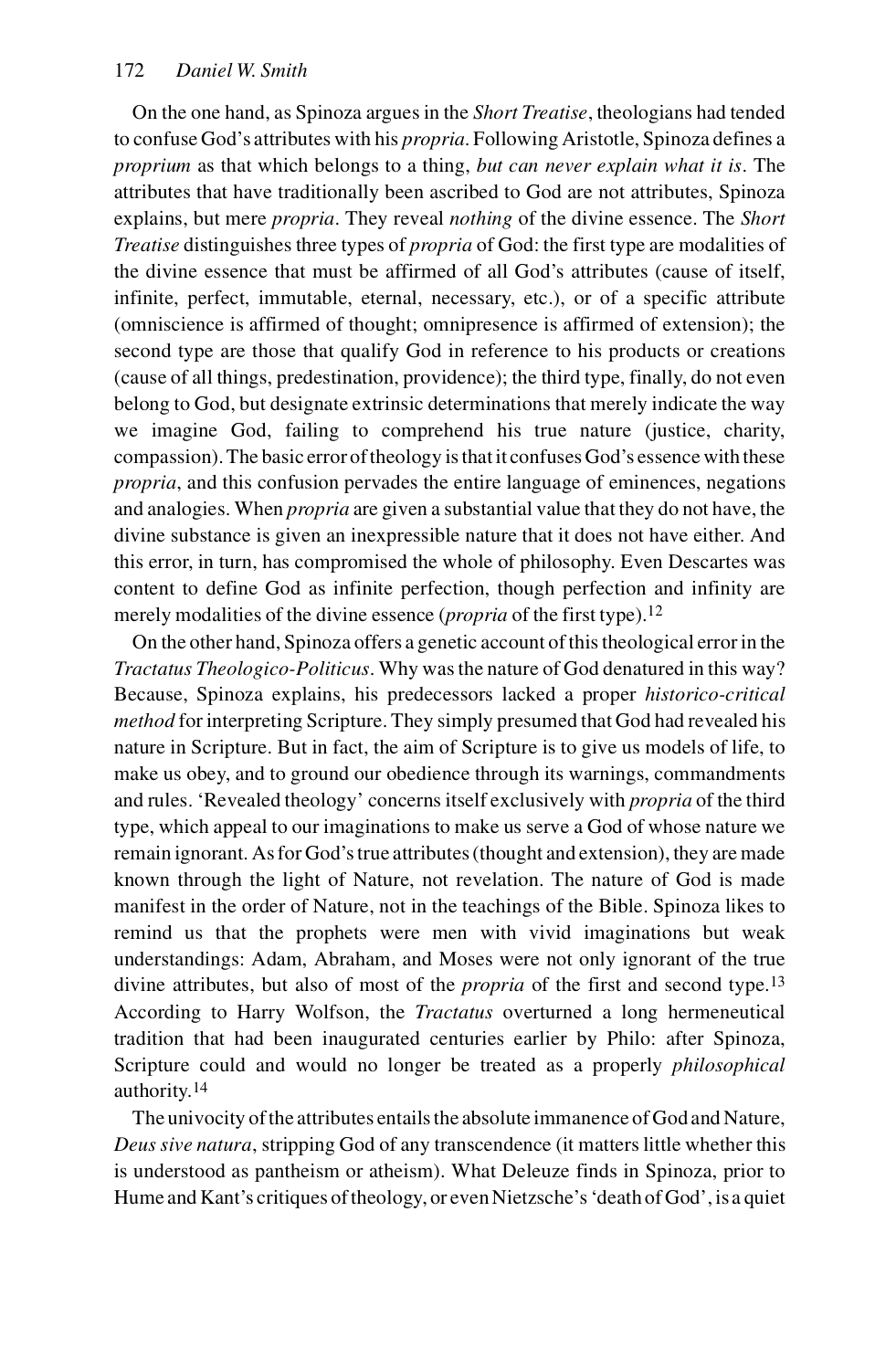and confident philosophy of immanence, the consequences of which he will pursue throughout his writings. But already, one can sense Deleuze manoeuvring between Scylla and Charybdis: univocity is as opposed to the negative eminence of the neoplatonists as to the positive analogies of the Thomists, both of which have their modern counterparts.

The second figure of univocity Deleuze finds in Spinoza is the univocity of cause: God is cause of all things *in the same sense* that he is cause of himself. Broadly speaking, medieval philosophy distinguished between three types of causes: a transitive cause, an emanative cause, and an immanent cause. A *transitive* cause is a cause that leaves itself in order to produce, and what it produces (its effect) is outside of itself. Christianity held to the idea of a real distinction between God and the world: if God created the world, and the world is exterior to God, then God must come out of himself in order to create the world; it therefore needed to see God as a purely transitive cause (creationism). An *emanative* cause, by contrast, is a cause whose effect is exterior to it, but which nonetheless remains within itself in order to produce its effect. The sun, for example, remains within itself in order to produce, but what it produces (light) comes out of it. Such metaphors of luminosity are frequent in Plotinus and the neoplatonists, who pushed an emanative conception of cause to its furthest point. An *immanent* cause, finally, is a cause that not only remains within itself in order to produce, but one whose produced effect also remains within it. This is the conception of causality developed by Spinoza.

Here again, Christian theology adopted a syncretic solution: is God a transitive cause, an emanative cause, or an immanent cause?15 Orthodoxy insisted that God is a transitive cause, transcendent to the world (creation *ex nihilo*). How then does God create the world? He would have to have a model or idea of the world in his understanding, and he would create the world, in conformity with this model, through a free act of the divine will. But this is a fully immanent causality: the model or idea must remain in God's understanding, and God must remain in himself in order to contemplate it. To reconcile these two movements, one requires the idea of an emanative causality between the model of the world in God's understanding and the real world produced in conformity with this model. Medieval thinkers consequently had to combine the three types of causality in varying permutations. The idea of an immanent causality, Deleuze suggests, functioned as a kind of internal theoretical limit for philosophers and theologians up to the Renaissance (Nicholas of Cusa, Erigena, Bruno, Eckhart) – a limit, however, that was always repulsed, out of a concern to avoid pantheism, through the doctrines of creation (by a transcendent being above his creatures) and emanation (from a transcendent One beyond Being). Spinoza was the sole thinker to take causality to this immanent limit, at the price of his condemnation.

What are the consequences of an immanent causality? In an emanative causality, the One is the cause of Being, but the cause (the One) remains beyond its effect (Being). This is the sense of Plotinus' notion of the *gift*: Being is a gift or donation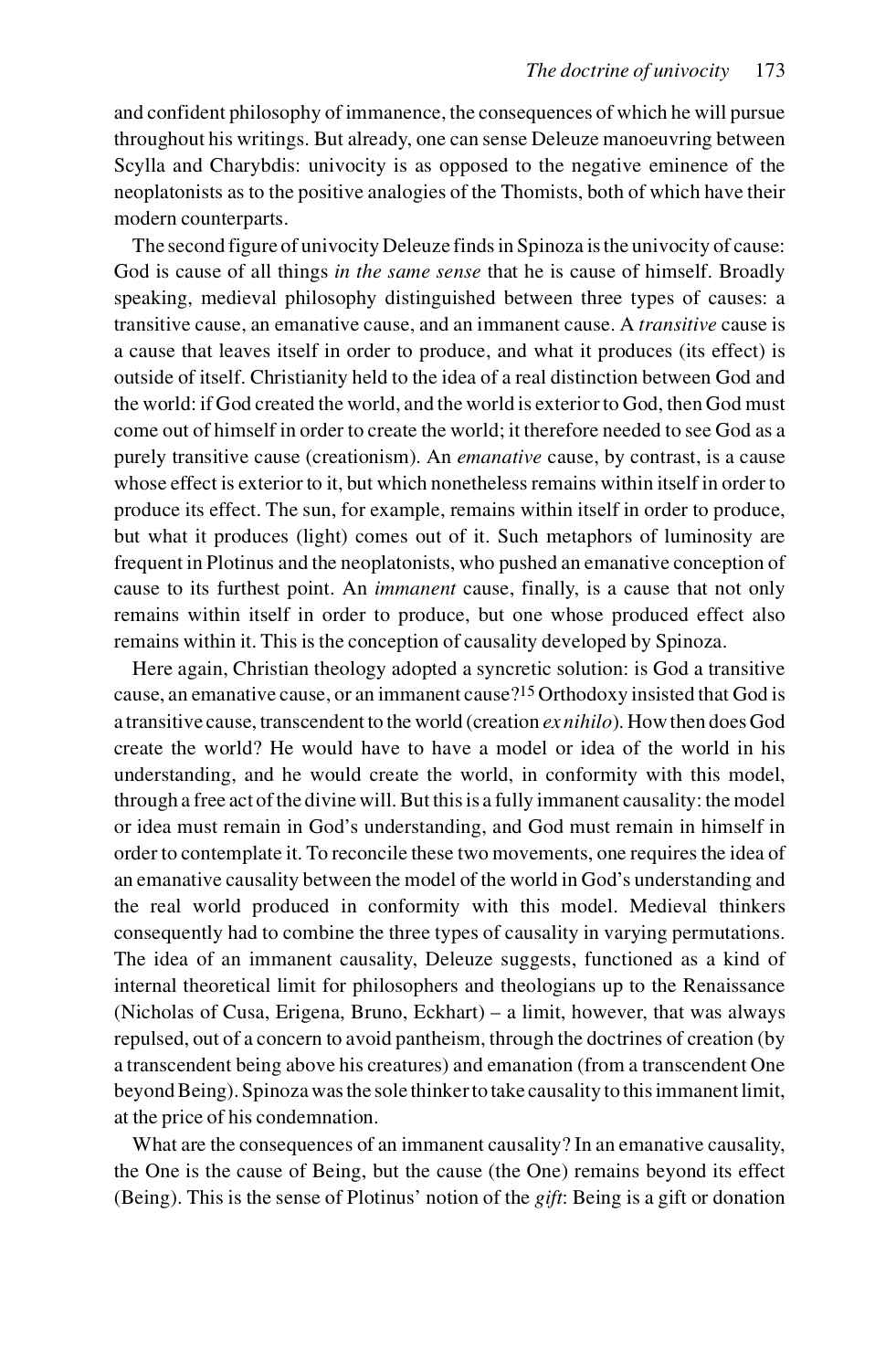of the One, but the One necessarily remains beyond Being. Ontologically, the universe is in this way rendered hierarchical – beings having more or less reality depending on their distance from or proximity to the One as the transcendent first principle (the 'great chain of Being'). Morally, it allows Being to be judged because there is an authority higher than Being itself (the 'system of judgement'). The One is thus inseparable from a negative theology or a method of analogy, which are required to maintain this eminence of the cause. Heidegger seems to have remained tied to a certain conception of eminence in his famous lecture on 'Time and Being,' where he developed the theme of the *es gibt*, that is, the 'gift' (*Gabe*) of time and Being by the It.16 Jacques Derrida, in his later works, has moved towards a philosophy of transcendence, influenced by Levinas and linked to the theme of a negative theology.17

Deleuze has followed a very different path. In Spinoza's immanent causality, not only does the cause remain in itself, but its effect remains 'immanate' within it, rather than emanating from it. The effect (mode) remains in its cause no less than the cause remains in itself (substance). Hence Deleuze's fondness for the 'expressionistic' Renaissance notions of *complicare* and *explicare*, which he adopts for his own purposes in *Difference and Repetition*: all thingsare present to God, who complicates them, and God is present to all things, which 'explicate' and 'implicate' him. In an immanent ontology, Being necessarily becomes univocal: not only is Being equal in itself, it is equally and immediately present in all beings, without mediation or intermediary. There is no distant cause, no 'chain of Being', no hierarchy, but rather a kind of anarchy of beings within Being. The rock, the lily, the beast, the human equally sing the glory of God in a kind of crowned anarchy'.18One must not be led astray (as Alain Badiou seems to have been) by the prefix 'uni' in the term 'univocity': a univocal ontology is by definition irreconcilable with a philosophy of the One, which necessarily entails an equivocal concept of Being.19

These then, in brief, are the three figures of univocity Deleuze identifies in Spinoza: the univocity of the attributes (the attributes are said in one and the same sense of God and his creatures), the univocity of cause (God is cause of himself in the same sense that he is cause of all things), and the univocity of modality (God is necessary in the same sense that all things are necessary). I will leave it to readers to explore the heretical consequences of the denial of free will in the third figure of univocity. Taken together, they effect what Deleuze calls a 'pure' ontology, that is, *an ontology in which there is nothing beyond or outside or superior to Being*. But this is only the first half of the unfolding of the concept of univocity in Deleuze.

'Have I been understood? – Univocity versus Analogy': such is the Nietzschean gauntlet Deleuze throws down in *Difference and Repetition*, the third and most important act in the story of univocity. *Difference and Repetition* links the project of a pure ontology, as developed by Spinoza, with the problematic of difference, as formulated by Heidegger, and in the process goes beyond both Spinoza and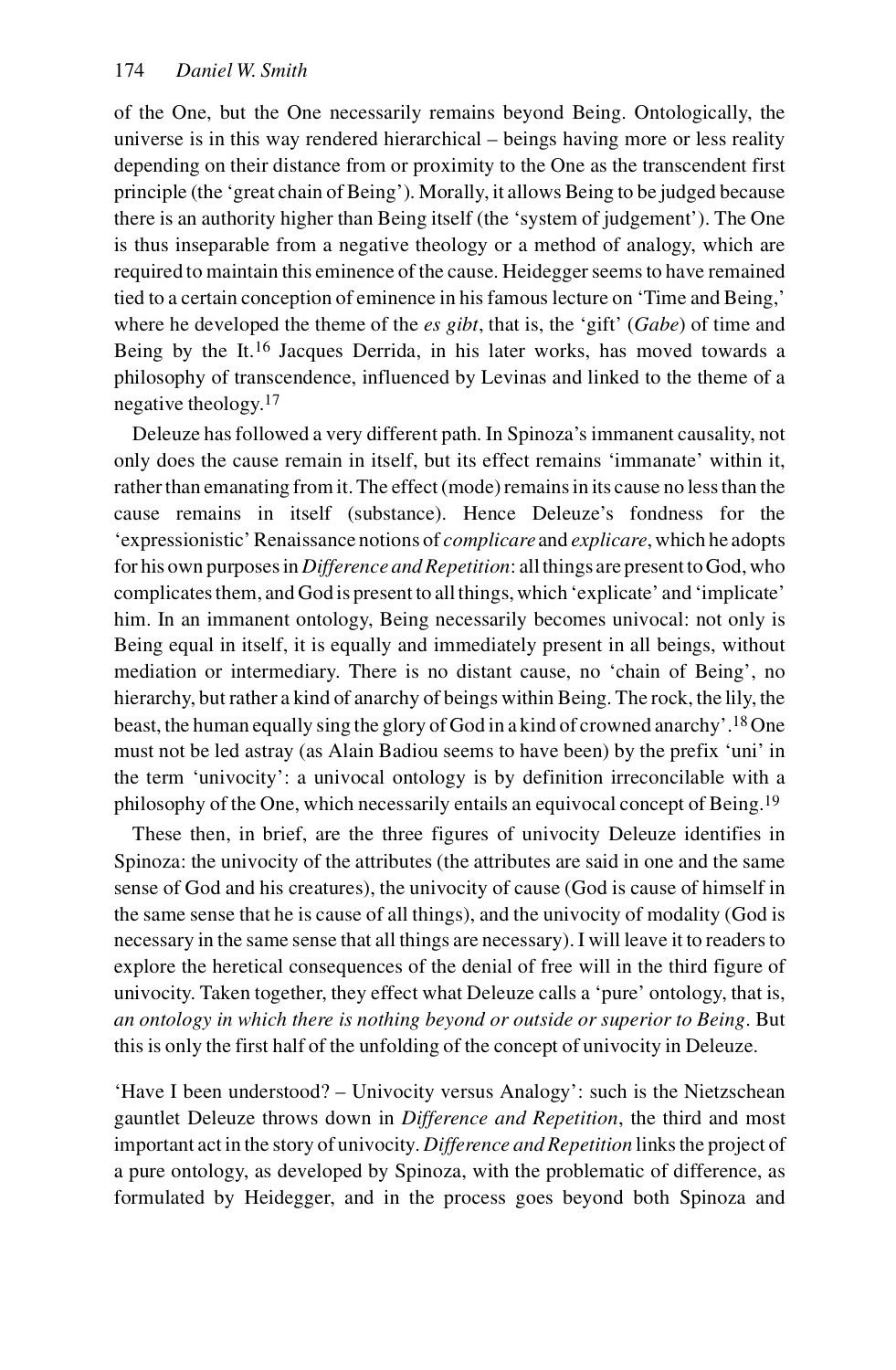Heidegger. The conversion Deleuze effects from identity to difference is as important as Spinoza's move from transcendence to immanence. According to Klossowski's thesis, the concept of God has always functioned as a guarantor of the principle of identity.20 Even in Spinoza, modes are modifications *of*substance, and the concept of substance (or God) can still be said to maintain the rights of identity over difference. Deleuze's philosophy of difference must thus be seen as a kind of Spinozism *minus* substance, a purely modal or differential universe.21 *Difference and Repetition* is an experiment in metaphysics whose aim is to provide a (transcendental) description of the world from the viewpoint of a principle of difference rather than the principle of identity. 'In accordance with Heidegger's ontological intuition', Deleuze writes, 'difference must be articulation and connection in itself; *it must relate different to different without any mediation whatsoever* by the identical, the similar, the analogous or the opposed' *(DR*, p. 117). Despite his indebtedness to Heidegger, however, Deleuze never subscribed to the theme of the 'overcoming of metaphysics'. He describes himself as a 'pure metaphysician',22 a classical philosopher who sees his philosophy as a system, albeit an open and 'heterogenetic' system.23 Though obviously indebted to such metaphysical thinkers as Spinoza, Leibniz and Bergson, Deleuze appropriates their respective systems of thought only by pushing them to their 'differential' limit, purging them of the three great terminal points (God, world, self) of traditional metaphysics. Deleuze's historical monographs, in this sense, are preliminary sketches for the great canvas of *Difference and Repetition*.

Aristotle appears as an important *dramatis persona* in *Difference and Repetition,* and for good reason. Aristotle held a famous thesis concerning difference: *different things differentiate themselves only through what they have in common*. This subordination of difference to identity can be seen in the schematisation of Aristotle's ontology known as Porphyry's Tree (Figure 1). In the middle regions of the tree, specific difference allows a genus or concept to remain the same in itself (identity) while becoming other in the opposing predicates (differences) that divide it. This process of specification in turn reaches a limit at either end of the table. At the lower end, a plurality of different individuals can be placed under a single concept only on the condition that a sensible resemblance between the individuals can be perceived. At the upper end, the differences between the highest genera or 'categories' can be related to the concept of Being only through an operation that would come to be known as analogy. Aristotle thus subordinates difference to four interrelated principles: identity in the concept and the opposition of predicates (specific difference), resemblance in perception (individual difference), and the analogy of judgement (generic difference).Readers will recognise thisquadripartite structure of 'representation' as one of the recurring motifs of *Difference and Repetition*.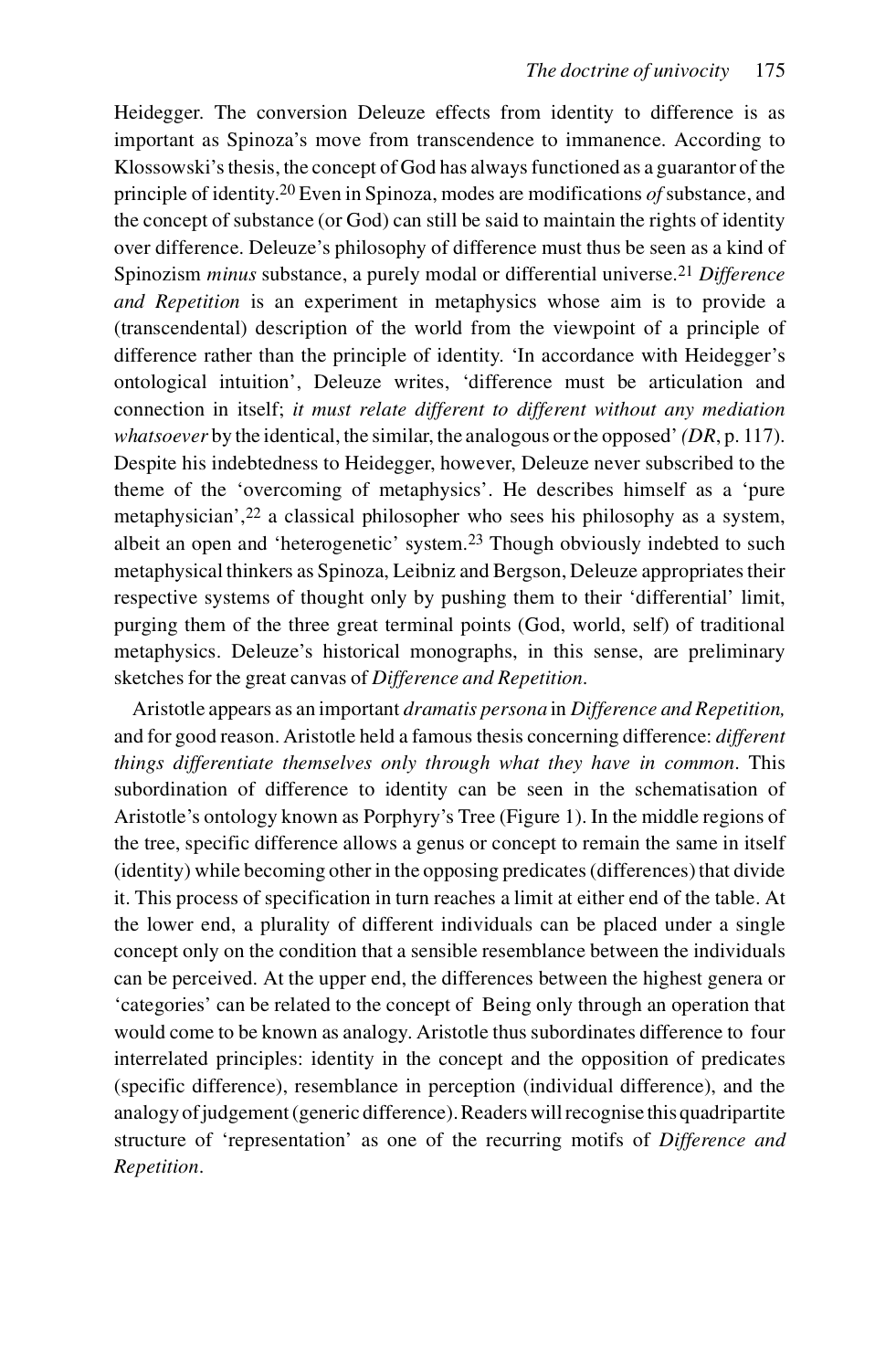|           | Being                                |             |                                                     |                                    |
|-----------|--------------------------------------|-------------|-----------------------------------------------------|------------------------------------|
|           | Substance, etc.*<br>(the categories) |             | generic difference<br>(highest determinableoncepts) | ANALOGY<br>of judgement            |
| Corporeal |                                      | Incorporeal | specific difference                                 |                                    |
|           | Body                                 |             | subaltern genus                                     |                                    |
| Animate   |                                      | Inanimate   | specific difference                                 | <b>IDENTITY</b><br>in the concept  |
|           | Living thing                         |             | subaltern genus                                     |                                    |
| Sensitive |                                      | Insensitive | specific difference                                 |                                    |
|           | Animal                               |             | subaltern genus                                     | <b>OPPOSITION</b><br>of predicates |
| Rational  |                                      | Nonrational | specific difference                                 |                                    |
|           | Human                                |             | infima species<br>(smallest determined concepts)    |                                    |
| Socrates  | Plato                                | etc.        |                                                     | <b>RESEBLANCE</b>                  |
|           |                                      |             | individual difference<br>(individuals)              | in perception                      |

\*Aristotle's ten categories: substance, quality, quantity, relation, place, time, position, state, activity, passivity.

## *Figure 1* Porphyry's Tree

Adapted from E. M. Curley (1969) *Spinoza's Metaphysics: An Essay in Interpretation*, Cambridge MA: Harvard University Press, p. 29.

Deleuze contrasts the 'univocity of Being' point by point with Aristotle's theory of the 'analogy of Being,' which dominated medieval philosophy prior to Spinoza. Is Being distributed among beings univocally or analogically? This question concerns a very specific problem: the relation of Being to the 'categories'. Kant defined a category as a concept that can be said of every object of possible experience (causality is a category because every object has a cause and is itself cause of other things). Aristotle's formulation amounts to the same thing: the categories are the different senses in which Being is said of beings, *they are different senses of the word Being*. <sup>24</sup> In Heidegger's formulation, the categories are the fundamental 'determinations of the Being of beings', the fundamental ontological predicates.25 But what then is the relation of Being, as the most general concept, to the categories, as the highest genera? Aristotle recognised that Being cannot be a univocal genus in relation to the categories, and this for a precise reason: because *differences 'are'*. To predicate Being as an overarching genus would deny the being of difference; or rather, it would mean that the genus 'Being' would have to be predicated twice, once to its species, and once to its own differentiae.26 Generic difference must therefore be of another nature than specific difference: whereas a genus in relation to its species is univocal, Being in relation to the categories is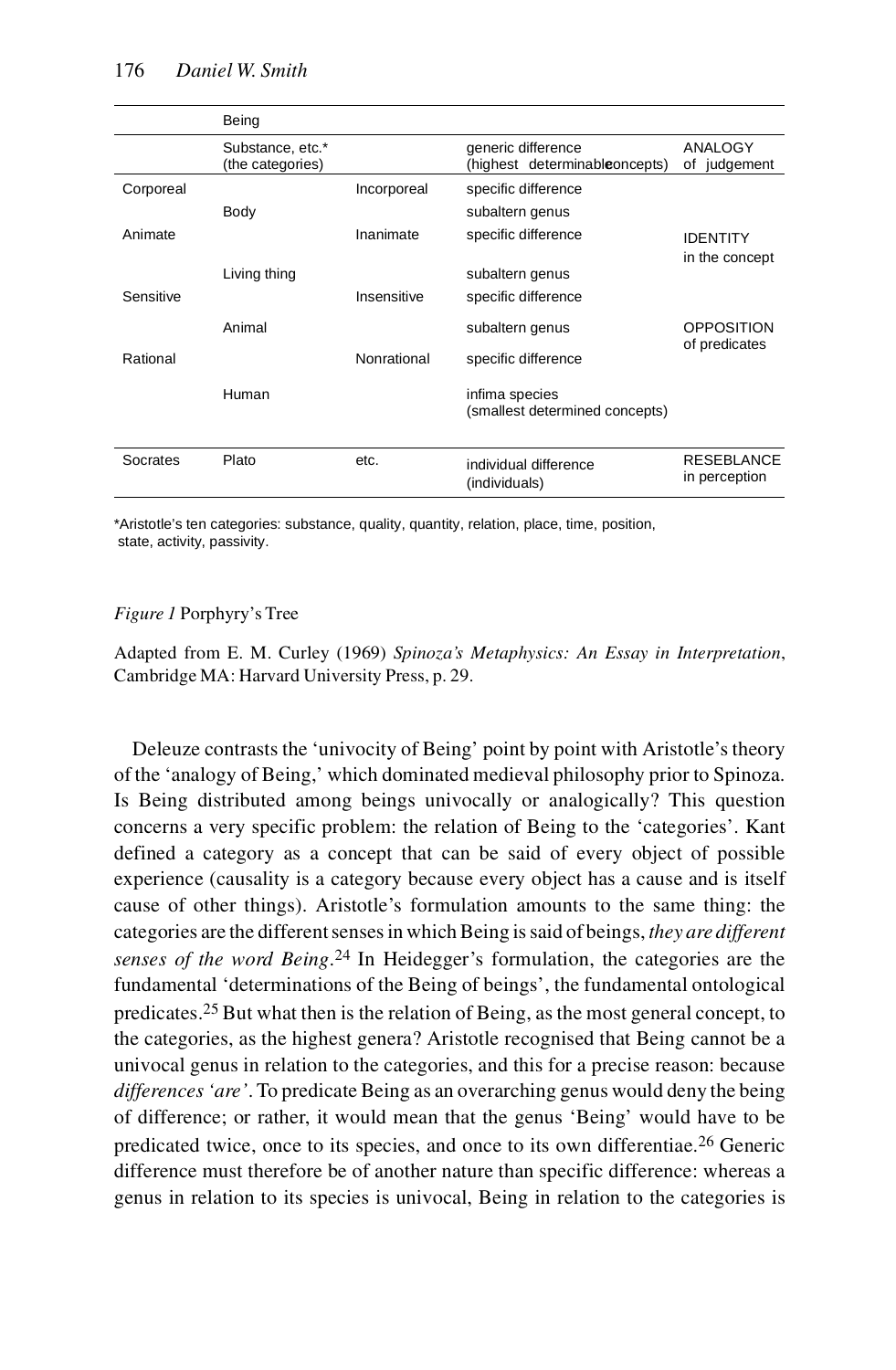necessarily equivocal. The categories, Aristotle concluded, must therefore be related to each other *analogically*. Every philosophy of the categories, from Aristotle through Kant and Hegel, implies an analogical ontology.

In Aristotle, the analogy of Being has two fundamental forms, both of which would be taken up theologically by later thinkers such as Aquinas. On the one hand, the concept of Being has no content in itself, but only a *distributive* content that is proportional to the formally different categories of which it is predicated (analogy of proportionality). The 'proportionality' involved here need not be understood in a strict mathematical sense (a:b:c:d), since the categories do not need to have an equal relation to Being, but only an internal relation. On the other hand, Being therefore tends to form a hierarchical series, insofar as the category of substance assumes the role of the primary category or the first sense (*pros hen*) of Being: everything that 'is' is a substance, and in turn everything that is a substance has a quality, a quantity, a place, and so on (analogy of proportion).27 These two forms of analogy are what Deleuze terms, respectively, the distributive 'common sense' and the hierarchical 'good sense' (or first sense) of Being.28

What is wrong with Aristotle's analogical vision of the world? Put simply, it provides an inadequate solution to the Heideggerian problematic of ontological difference. On the one hand, *it cannot posit Being as a common genus* without destroying the very reason one posits it as such, that is, the possibility of *being* for specific differences; it can conceive the universality of Being only as a quasiidentity. On the other hand, it has to relate Being to particular beings, *but it cannot say what constitutes their individuality*: it retains in the particular (the individual) only what conformsto the general (the concept). An equivocal or analogical concept of Being, in other words, can only grasp that which is univocal in beings. A true universal is lacking, no less than a true singular: Being has only a distributive common sense, and the individual has no difference except a general and reflexive one in the concept.29

Deleuze's thesis in *Difference and Repetition* is that only univocity can provide us with a truly *collective* sense of Being (and not merely a distributive sense) by giving us a comprehension of the play of *individuating differences* within beings (and not mere generalities in a network of resemblances). But this brings us, precisely, to the fundamental problem of a univocal ontology. If Being is said in *one and the same sense* of everything that is, then what constitutes the difference between beings?There can beno categoriesin a univocalontology:if we distinguish beings by their substance, or their form, or their generic and specific differences, then we are back in the analogical vision of the world. Yet if we say that Being is univocal, that there is no categorical difference between the senses of the word 'Being', then we seem to fall into the thought of infamy: the thought of the inessential, the formless, the non-specific, the non-generic, the non-categorical. Between God and man, plant and animal, there can be no difference of category, no difference of substance, no difference of form. This is why Deleuze insists that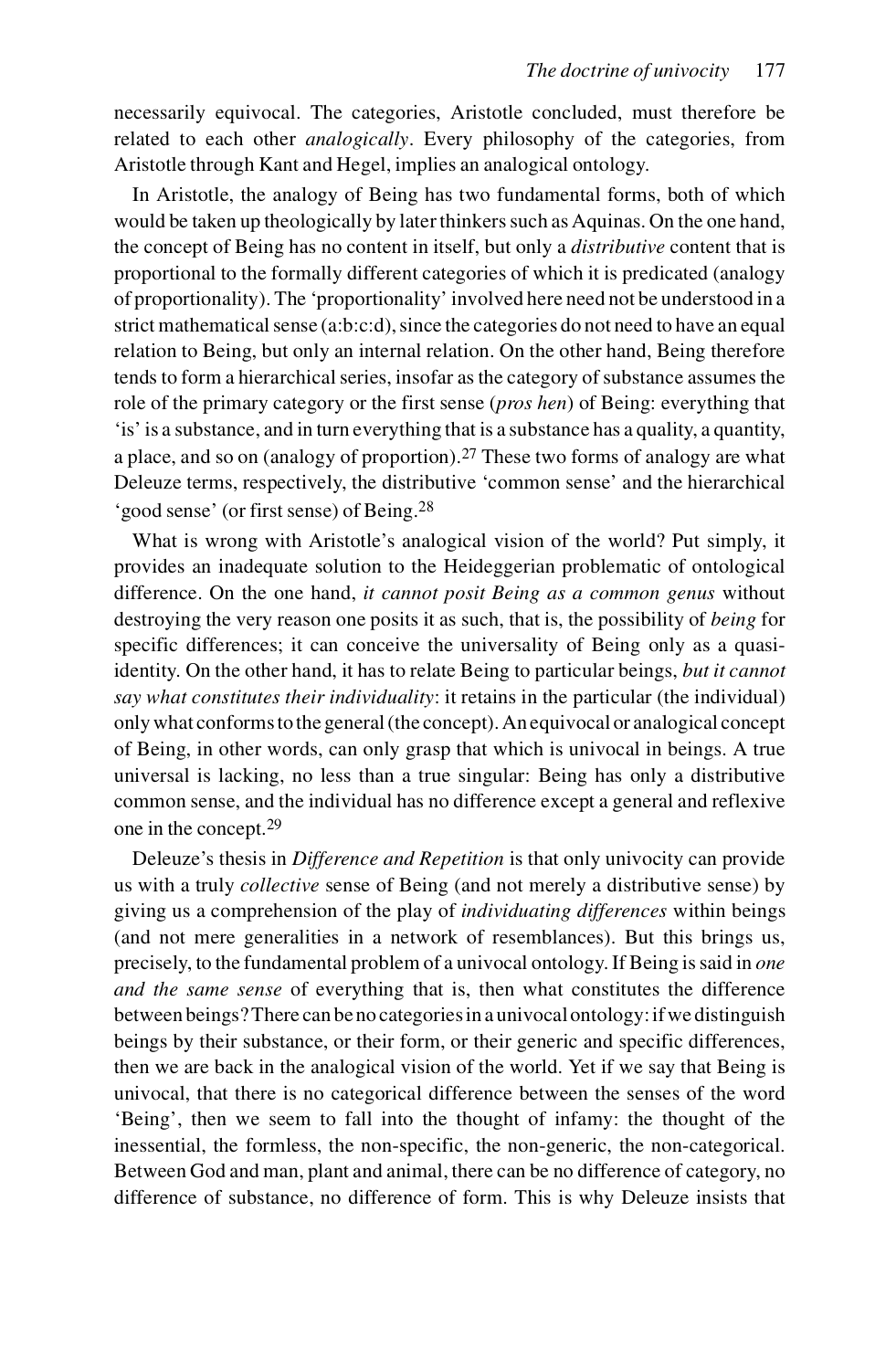univocity is such a difficult concept to *think*: how can we say that there are differences between beings, and nonetheless that Being is said in one and the same sense of everything that is?

Not surprisingly, it was Spinoza who foresaw the only possible type of solution to this problem. At this point, the only difference conceivable is difference as a *degree of power* or intensity. The power or intensity of a being is its relation to Being. Why is the idea of difference as a degree of power linked to that of the univocity of Being? Because beings that are distinguished solely by their degree of power realise *oneand the same* univocal Being, except for the difference in their degree of power or its withdrawal. Difference as a degree of power is *a non-categorical* difference in that it preserves the univocal sense of Being.<sup>30</sup> Beings are no longer distinguished by a qualitative essence (analogy of Being) but by a quantifiable degree of power (univocity of Being). We no longer askwhat the essence of a thing is (for instance, man as a 'rational animal' or 'featherless biped'), but rather what its affective capacities are, since the power of an existing individual is expressed in a certain capacity for being affected.

This move already marks an important practical conversion in philosophy, which Deleuze describesas a shift away from a*morality* to an *ethics*. For Deleuze, morality is fundamentally linked to the notion of essence and the analogical vision of the world. In Aristotle, man's essence is to be a rational animal. If he nonetheless acts in a irrational manner, it is because there are *accidents* that turn him away from his essential nature: man's essence is a *potentiality* that is not necessarily realised. Morality can therefore be defined as the effort to rejoin man's essence, to realise one's essence. In an ethics, by contrast, beings are related to Being, not at the level of essence, but at the level of existence. Ethics defines a person not by what they *are* in principle (their essence), but by what they *can do*, what they are *capable* of (their power). Since power is *always* effectuated – it is never a potentiality, but always in act – the question is no longer: what *must* you do in order to realise your essence?, but rather: what are you *capable* of doing by virtue of your power? As Eric Alliez has put it, if analogy is theological (onto-theology), univocity is ethical (ontoethology).<sup>31</sup> The political problem, in turn, concerns the effectuation of this power: what conditionsallow one's power to be effectuated in the best fashion? Conversely, under what conditions can one actually desire to be separated from one's power? One can see clearly how these ontological questions form the basis for the ethicopolitical philosophy (and corresponding 'existential' notions) developed in *Capitalism and Schizophrenia*.

We might note here that Deleuze and Emmanuel Levinas, with their respective philosophies of immanence and transcendence, represent two very different approaches to the question of ethics in contemporary thought. If the *other* is the fundamental problem of transcendence, *difference* is the fundamental problem of immanence. For Levinas, ethics *precedes* ontology because it introduces an element of transcendence (the wholly other) that is necessarily 'otherwise' than Being. For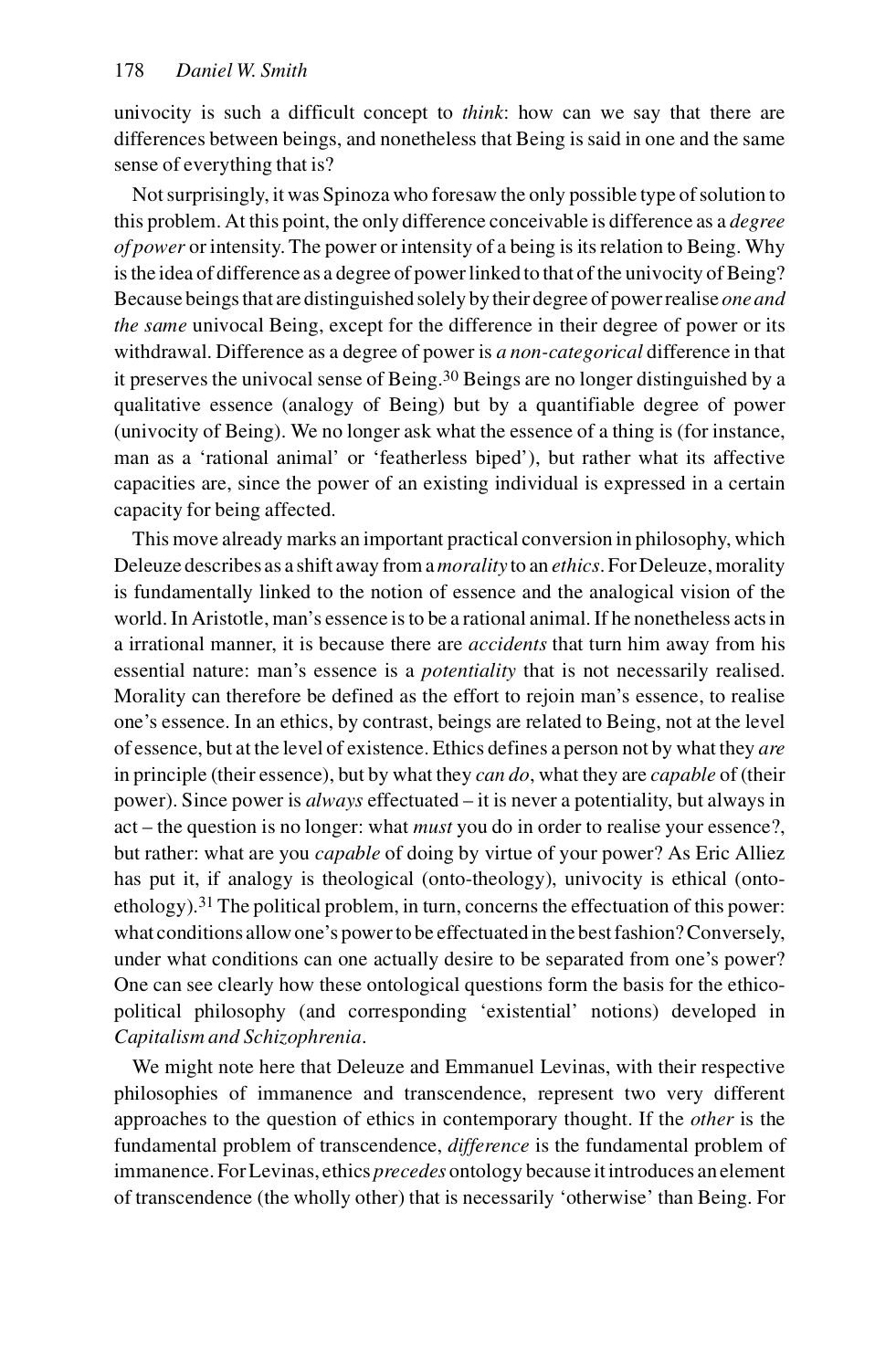Deleuze (and Spinoza) ethics*is* ontology because beings are immediately related to Being at the level of their existence (intensity or degree of power as the element of immanence). This is why Spinoza entitles his pure ontology an *Ethics*rather than an *Ontology*: his speculative propositions concerning univocity can only be judged practically at the level of the ethics they envelop or imply.

But these ethical concerns are derived directly from the univocal ontology developed in *Difference and Repetition*, and the solution it offers to the problem of the ontological difference. Being must not only be able to account for the external difference between beings, but also the fact that beings themselves are multiplicities marked by an 'internal difference'; and the ontological difference must not only refer to the non-categorical difference between Being and beings, but also the internal difference of Being *from itself*. The ontological concepts developed in *Difference and Repetition* are all non-categorical notions that preserve the univocity of Being by comprehending this co-articulation of Being and difference within themselves: 'difference in intensity, disparity in the phantasm, dissemblance in the form of time, the differential in thought: opposition, resemblance, identity, and even analogy are only effects produced by these presentations of difference' *(DR*, p. 145).32 This is the meaning of Deleuze's formula 'monism = pluralism' (univocity of Being  $=$  equivocity of difference).<sup>33</sup> It is true that if analogy denies Being the status of the common genus because (specific) differences 'are', then conversely, univocal Being is indeed common only in so far as (individuating) differences 'are not' and must not be. This is the second fundamental problem of a univocal ontology that Deleuze confronts and takes to its limit: the (non-)Being of difference is in fact the reality of the *virtual* or the *problematic*. Univocal being, in other words, always presents itself in a 'problematic' form. If one consigns 'difference' to the actual or the empirical, to individuals constituted in experience, one inevitably falls backinto an analogical or equivocal ontology, and subordinates difference to the rights of identity and negation. A reading of Deleuze's ontology, yet to be written, would have to focus on these two fundamental problems.

But why, finally, in the fourth and final act, does univocity disappear from Deleuze's writings? The reason, in the end, is not difficult to discern. Other concepts, like that of the 'simulacrum', meet similar fates.34Deleuze used Klossowski's concept of the 'simulacrum' to think through the problematic of anti-platonism; outside that context, the concept no longer held any 'interest' (since beings no longer 'simulate' anything), and was replaced, as it were, by the concept of the *agencement* or 'assemblage'. The same is true for univocity. Univocity was an arrow first shot by Duns Scotus, and which Deleuze then picked up and aimed elsewhere, using it to interpret Spinoza's philosophy, critique orthodox theology, and think through Heidegger's problem of ontological difference through a confrontation with Aristotle. Once its (already considerable) workwas done, Deleuze's moved on. In *A Thousand Plateaus*, for instance, the logic of *est* ('is') gives way to a conjunctive logic of *et* ('and'), which 'overthrows ontology', and places relations 'outside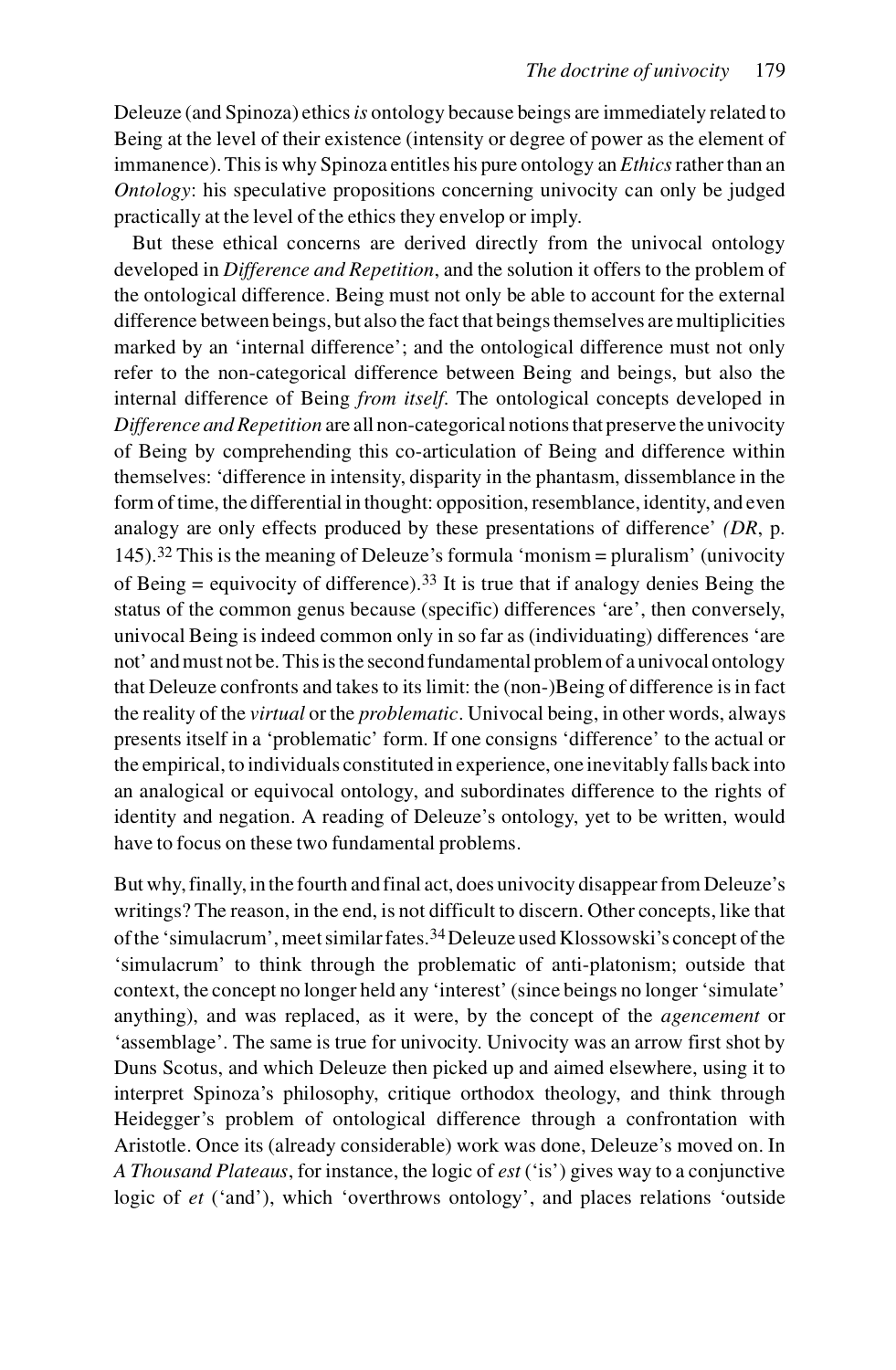everything which could be determined as Being, One, or Whole' *(ATP*, p. 25; cf. p. 98).35 This is not an appeal to transcendence, but rather a deepening of immanence, requiring, in later works, the invention of new concepts such as the 'plane of immanence',the 'outside', the 'interstice', and so on.36 What the drama of univocity exemplifies is the dynamic nature of Deleuze's thought, which must be defined and comprehended in terms of its *movement*.

## **Notes**

- 1 See GillesDeleuze,*FrancisBacon: Logique dela sensation* (Paris: LaDifférence, 1981) vol. 1, pp. 13–14, as well as Deleuze's seminar of 25 November 1980. Transcripts of Deleuze seminar sessions at Vincennes are being made available on the Web by Richard Pinhas at http://www.imaginet.fr/deleuze, with English translations by Timothy S. Murphy, Melissa McMahon, Charles Stivale and others. They are an invaluable resource for understanding Deleuze's thought.
- 2 Gilles Deleuze, *Difference and Repetition*, trans. Paul Patton (New York: Columbia University Press, 1994) p. 39. Hereafter referred to as *DR*. (Pages 35– 42 contain Deleuze's well known analysis of the 'tradition' of univocity.) See also Gilles Deleuze, *The Logic of Sense*, trans. MarkK. Lester with CharlesStivale, ed. ConstantinV. Boundas (New York: Columbia University Press, 1990) pp. 177–180.
- 3 Deleuze's interpretation of Duns Scotus relies primarily on Etienne Gilson's definitive *Jean Duns Scot: Introduction à ses positions fondamentales* (Paris: J. Vrin, 1952). In English, see Gilson's historical discussions in *History of Christian Philosophy in the Middle Ages* (London: Sheed and Ward, 1955) pp. 454–71; and *Being and Some Philosophers* (Toronto: Pontifical Institute of Mediaeval Studies, 1952) pp. 84–95.
- 4 Gilles Deleuze,*Expressionism inPhilosophy: Spinoza*, trans. MartinJoughin (New York: Zone Books, 1990). Deleuze almost certainly developed the notion of univocity while researching his 'secondary' thesis on Spinoza for the Doctorat d'Etat.
- 5 Gilles Deleuze, 'Scholasticism and Spinoza', seminar of 14 January 1974, trans. Timothy S. Murphy. The seminar includes Deleuze's discussion of the Scholastic approaches to the concept of Being.
- 6 Deleuze's 1956 essay, 'Bergson's conception of difference', trans. Melissa McMahon, in John Mullarky (ed.) *The New Bergson* (Manchester: Manchester University Press, 1999) for example, is a reading of Bergson through the prism of Heidegger's problematic of ontological difference. See Constantin V. Boundas' analyses in 'Deleuze-Bergsonian ontology of the virtual', in *Deleuze: A Critical Reader*, ed. Paul Patton (London: Blackwell, 1996) pp. 81–106, which makes the comparison.
- 7 In the preface to *Difference and Repetition*, Deleuze cites 'Heidegger's ever more pronounced orientation toward a philosophy of ontological Difference' (p. ix) as one of the factors that led him to write the book. The only direct confrontation, however, is the long footnote in chapter 1 (pp. 64–6), which concerns the notion of difference in Heidegger's thought. The note was apparently inserted at the insistence of Deleuze's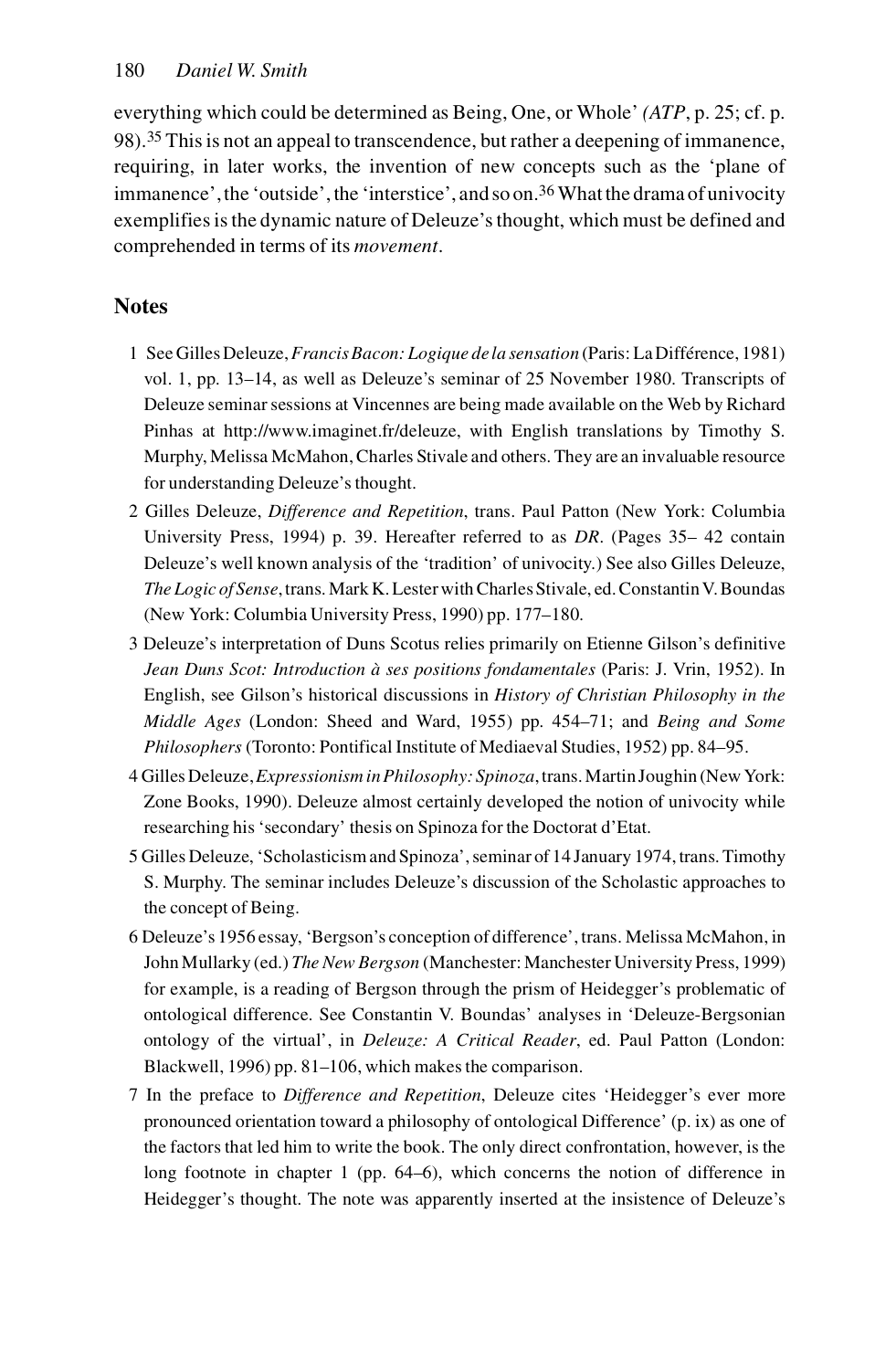thesis advisers, who no doubt recognised the subterranean battle lines being drawn in the book.

- 8 Michel Foucault, 'Theatrum philosophicum', in *Language, Counter-Memory, Practice: Selected Essays and Interviews*, trans. Donald F. Bouchard and Sherry Simon, ed. Donald F. Bouchard (Oxford: Blackwell, 1977) p. 172.
- 9 Gilles Deleuze, *Spinoza: Practical Philosophy*, trans. Robert Hurley (SanFrancisco: City Lights Books, 1988) p. 63. To my knowledge, Deleuze is the only commentator to have drawn this link between Duns Scotus and Spinoza on the question of univocity.
- 10 See Reiner Schürmann, *Meister Eckhart: Mystic and Philosopher* (Bloomington: Indiana University Press, 1978) especially pp. 172–92. While recognising Eckhart's affinities with immanence (see pp. 176, 252, n56) and with an immanent causality (p. 177), Schürmann attempts to provide a qualified analogical interpretation of his teachings (p. 179).
- 11 For Thomas Aquinas' formulations of analogy, see *Summa Theologica* 1.13.5. The way of affirmation found its greatest literary expression in Dante's *Divine Comedy,* and perhaps its most important modern proponent in Charles Williams.
- 12 See Baruch Spinoza, *Short Treatise*, in *TheCollected Worksof Spinoza*, ed. Edwin Curley (Princeton: Princeton University Press, 1985) pp. 65–90, as well as Deleuze's commentary in *Spinoza: Practical Philosophy*, pp. 104–5, and *Expressionism in Philosophy: Spinoza*, pp. 49–51, 55–61, 70–7.
- 13 See Baruch Spinoza, *Tractatus Theologico-Politicus*, trans. Samuel Shirley (Leiden: E. J. Brill, 1984) particularly chapter 2.
- 14 SeeHarryAustryn Wolfson,*FromPhilotoSpinoza: Two StudiesinReligiousPhilosophy* (New York: Behrman House, 1977).
- 15 On the distinction between these three types of causality, see Deleuze's seminar of 22 March 1983.
- 16 Martin Heidegger, *On Time and Being*, trans. Joan Stambaugh (New York: Harper & Row, 1972).
- 17 See in particular Jacques Derrida, *On the Name*, trans. Thomas Dutoit (Stanford: Stanford University Press, 1995). John D. Caputo has analysed Derrida's theological appropriations in his book *The Prayers and Tears of Jacques Derrida* (Bloomington: Indiana University Press, 1997).
- 18 Gilles Deleuze, 'Les plages d'immanence', in *L'art des confins: Mélanges offerts à Maurice de Gandillac*, ed. Annie Cazenave and Jean-François Lyotard (Paris: Presses Universitaires de France, 1985) p. 79.
- 19 In his *Deleuze: The Clamor of Being*, trans. Louise Burchill (Minneapolis: University of Minnesota Press, 2000), Alain Badiou rightly notes the influence of Heidegger on Deleuze, but wrongly presents Deleuze's 'univocal ontology' as if it were a neoplatonic 'philosophy of the One'. For instance, when Badiou writes that, in Deleuze, 'the paradoxical or super-eminent One engenders, in an immanent manner, a procession of beings, whose univocal sense it distributes' (p. 26), he is giving an exact description of an *emanative* ontology, not a univocal one. In general, Badiou combines transitive,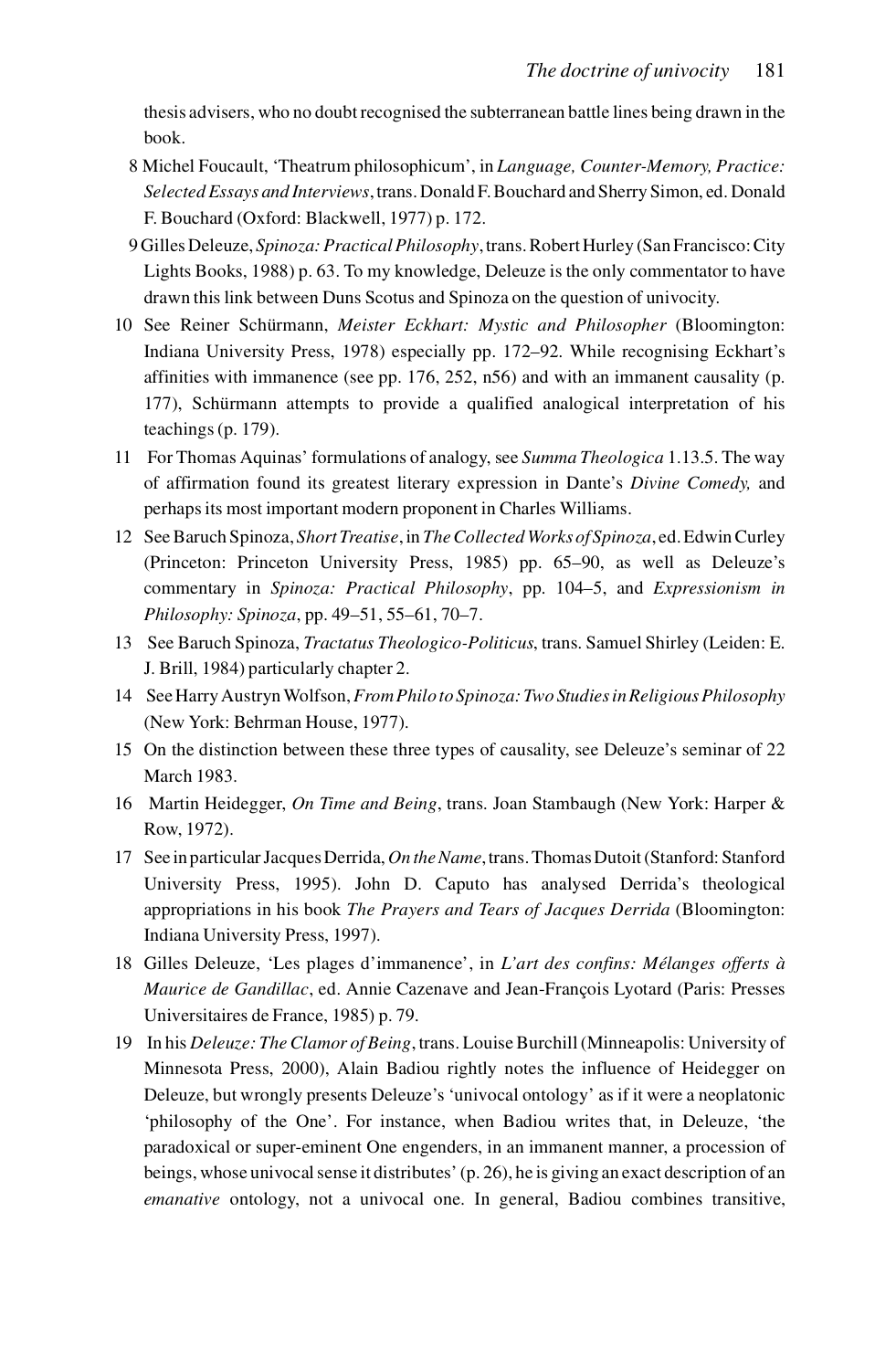## 182 *Daniel W. Smith*

emanative and immanent elements in his treatment of univocity, thereby seeming to confirm Deleuze's adage, cited above, that univocity is 'the strangest thought, the most difficult to think'.

- 20 See Deleuze's essay on Klossowski in the *Logic of Sense*, especially pp. 292, 294, where he contrasts the 'order of God' with the 'order of the Anti-Christ'.
- 21 See *Difference and Repetition*, pp. 40–1. Similarly, if Deleuze is Leibnizian, it is only by eliminating the idea of a God who chooses the 'best' of all possi ble worlds, with its preestablished harmony; in Deleuze, incompossibilities and dissonances belong to one and the same world, the only world, our world.
- 22 See Deleuze's interview with Arnaud Villani in the latter's *La Guêpe et l'Orchidée: Essai sur Gilles Deleuze* (Paris: Belin, 1999) p. 130: 'Bergson says that modern science hasn't found its metaphysics, the metaphysics it would need. It is this metaphysics that interests me'.
- 23 See Gilles Deleuze, 'Lettre-préface', in Jean-Clet Martin, *Variations: La Philosophie de Gilles Deleuze* (Paris: Payot & Rivages, 1993) p. 8: 'I believe in philosophy as system. For me, the system must not only be in perpetual heterogeneity, it must be a *heterogenesis* – something which, it seems to me, has never been attempted'.
- 24 See Aristotle,*Categories*, 4, 1 b 25, and *Physics*, I, C.2, 185 a 21: 'Being is said in several senses'.
- 25 Martin Heidegger, *Hegel's Phenomenology of Spirit*, trans. Parvis Emad and Kenneth Maly (Bloomington: Indiana University Press, 1988) p. 102; cf. p. 117.
- 26 See Aristotle, *Metaphysics*, III, 3, 998b, 22–7:

It is not possible that either unity or being should be a single genus of things; for the differentiae of any genus must each of them both have being and be one, but it is not possible for the genus taken apart from its species (any more than for the species of the genus) to be predicated of its proper differentiae; so that *if unity or being is a genus, no differentia will either have being or be one*.

- 27 See Aristotle, *Metaphysics*, IV, 2, 1003 a 33–34: 'Being is said in several senses, but always with reference to a single term (*pros hen*)'.
- 28 On the relation between 'common sense' and 'good sense,' see *Difference and Repetition*, p. 269; and *Logic of Sense*, pp. 75–9.
- 29 For Deleuze's summary of his criticisms of Aristotle, see *Difference and Repetition*, pp. 269–70.
- 30 The interpretation of Spinoza's 'degree of power' in terms of the concept of intensity is another Deleuzian innovation. In *Difference and Repetition*, however, the concept of intensity is no longer linked to that of substance, as in Spinoza, but takes on an autonomous status, defined formally (following Kant) as a difference that divides into itself, an *individuating difference*, in relation to a limit where intensity = 0.
- 31 See Eric Alliez, *La Signature du monde* (Paris: Cerf, 1993) chapter 3, 'Ontoéthologiques', pp. 67–104.